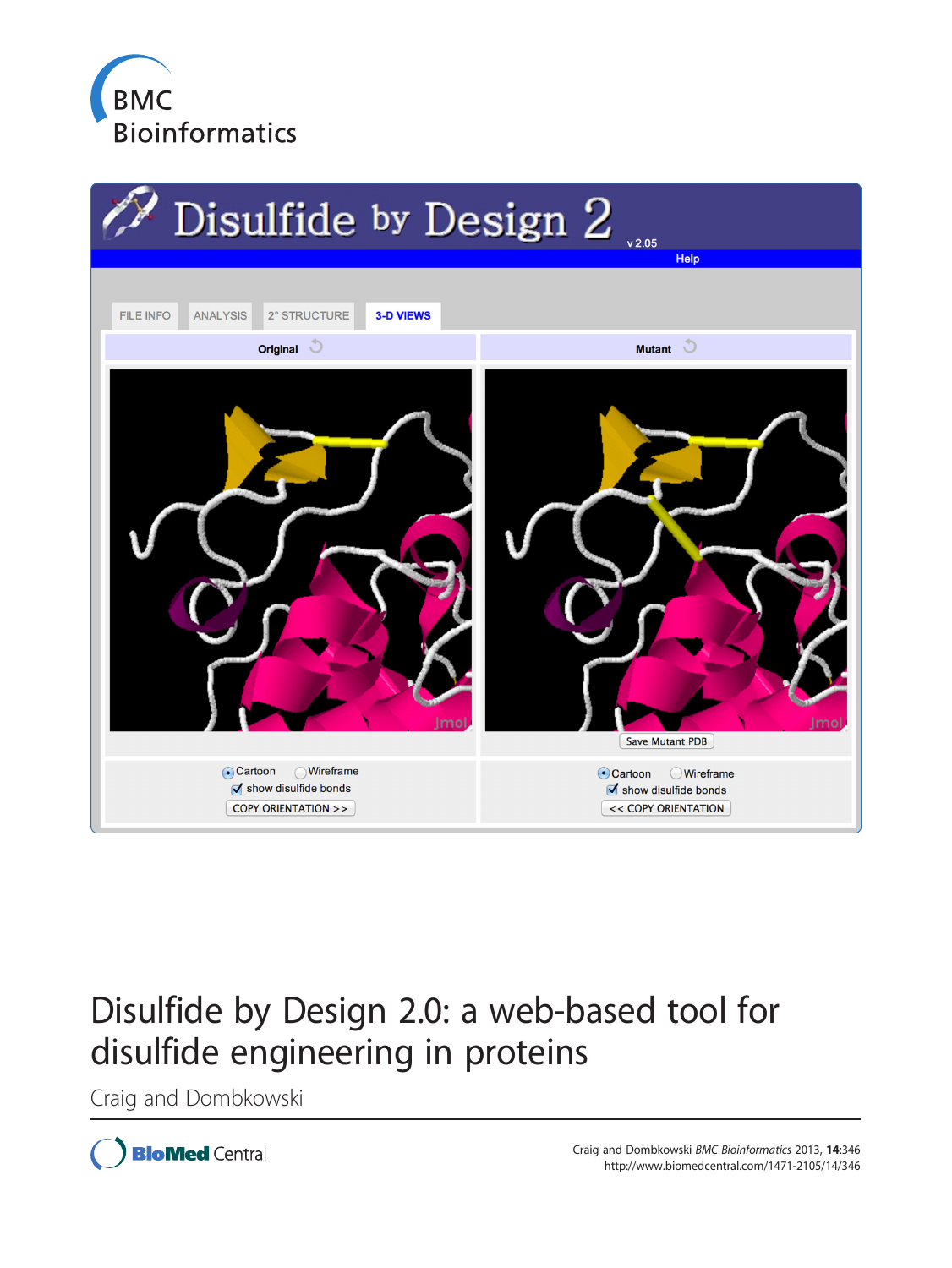# **SOFTWARE SOFTWARE** *CONSERVERSE EXECUTIVE EXECUTIVE EXECUTIVE EXECUTIVE EXECUTIVE EXECUTIVE EXECUTIVE EXECUTIVE EXECUTIVE EXECUTIVE EXECUTIVE EXECUTIVE EXECUTIVE EXECUTIVE EXECUTIVE EXECUTIVE EXECUTIVE EXECUTIVE EXECUT*



# Disulfide by Design 2.0: a web-based tool for disulfide engineering in proteins

Douglas B Craig and Alan A Dombkowski<sup>\*</sup>

# Abstract

**Background:** Disulfide engineering is an important biotechnological tool that has advanced a wide range of research. The introduction of novel disulfide bonds into proteins has been used extensively to improve protein stability, modify functional characteristics, and to assist in the study of protein dynamics. Successful use of this technology is greatly enhanced by software that can predict pairs of residues that will likely form a disulfide bond if mutated to cysteines.

Results: We had previously developed and distributed software for this purpose: Disulfide by Design (DbD). The original DbD program has been widely used; however, it has a number of limitations including a Windows platform dependency. Here, we introduce Disulfide by Design 2.0 (DbD2), a web-based, platform-independent application that significantly extends functionality, visualization, and analysis capabilities beyond the original program. Among the enhancements to the software is the ability to analyze the B-factor of protein regions involved in predicted disulfide bonds. Importantly, this feature facilitates the identification of potential disulfides that are not only likely to form but are also expected to provide improved thermal stability to the protein.

Conclusions: DbD2 provides platform-independent access and significantly extends the original functionality of DbD. A web server hosting DbD2 is provided at<http://cptweb.cpt.wayne.edu/DbD2/>.

Keywords: Disulfide bond, Protein design, Protein engineering, Bioinformatics

### Background

Disulfide bonds provide stability to many extracellular and secreted proteins. Disulfide bonds are believed to decrease the conformational entropy and raise the free energy of the denatured state, thus providing an increase in stability to the folded protein conformation [[1](#page-6-0)]. While the overall effect of a disulfide bond may be complex, including an enthalpic component [\[2,3](#page-6-0)], considerable evidence supports the long-standing hypothesis that stability is gained through a reduction in unfolded conformational entropy [[4,5\]](#page-6-0). Many studies have sought to utilize engineered disulfide bonds to increase the stability of proteins in biomedical and industrial applications. Interestingly, not all engineered disulfides have provided an increase in stability, as there are a number of reports of destabilizing disulfides. Given the mixed outcomes, disulfide engineering studies would benefit greatly from

\* Correspondence: [domski@wayne.edu](mailto:domski@wayne.edu)

computational tools that not only identify novel disulfides that are likely to form, but also indicate whether a disulfide is likely to confer an increase in stability.

To investigate factors that may explain why some engineered disulfides are stabilizing while others destabilize the protein, one report summarized structural features from previous studies of engineered disulfides where stability data and crystal structures were available [[6](#page-6-0)]. Supporting theoretical models that propose a stabilizing effect due to a reduction in unfolded state conformational entropy, the authors found that a large fraction of the stabilizing mutations were associated with longer loop lengths (between 25 and 75 residues) bridged by the disulfide bond, while few stabilizing mutations were reported for shorter loop lengths (<25 residues). The authors also determined that stabilizing disulfides were predominantly found spanning regions of relatively high mobility as assessed by the residue B-factors. The B-factor (temperature factor) is a measure of dynamic mobility for each atom. These conclusions are consistent with the seminal experiments of the Matthews group using T4



© 2013 Craig and Dombkowski; licensee BioMed Central Ltd. This is an open access article distributed under the terms of the Creative Commons Attribution License (<http://creativecommons.org/licenses/by/2.0>), which permits unrestricted use, distribution, and reproduction in any medium, provided the original work is properly cited.

Department of Pediatrics, Wayne State University School of Medicine, Detroit, Michigan 48201, USA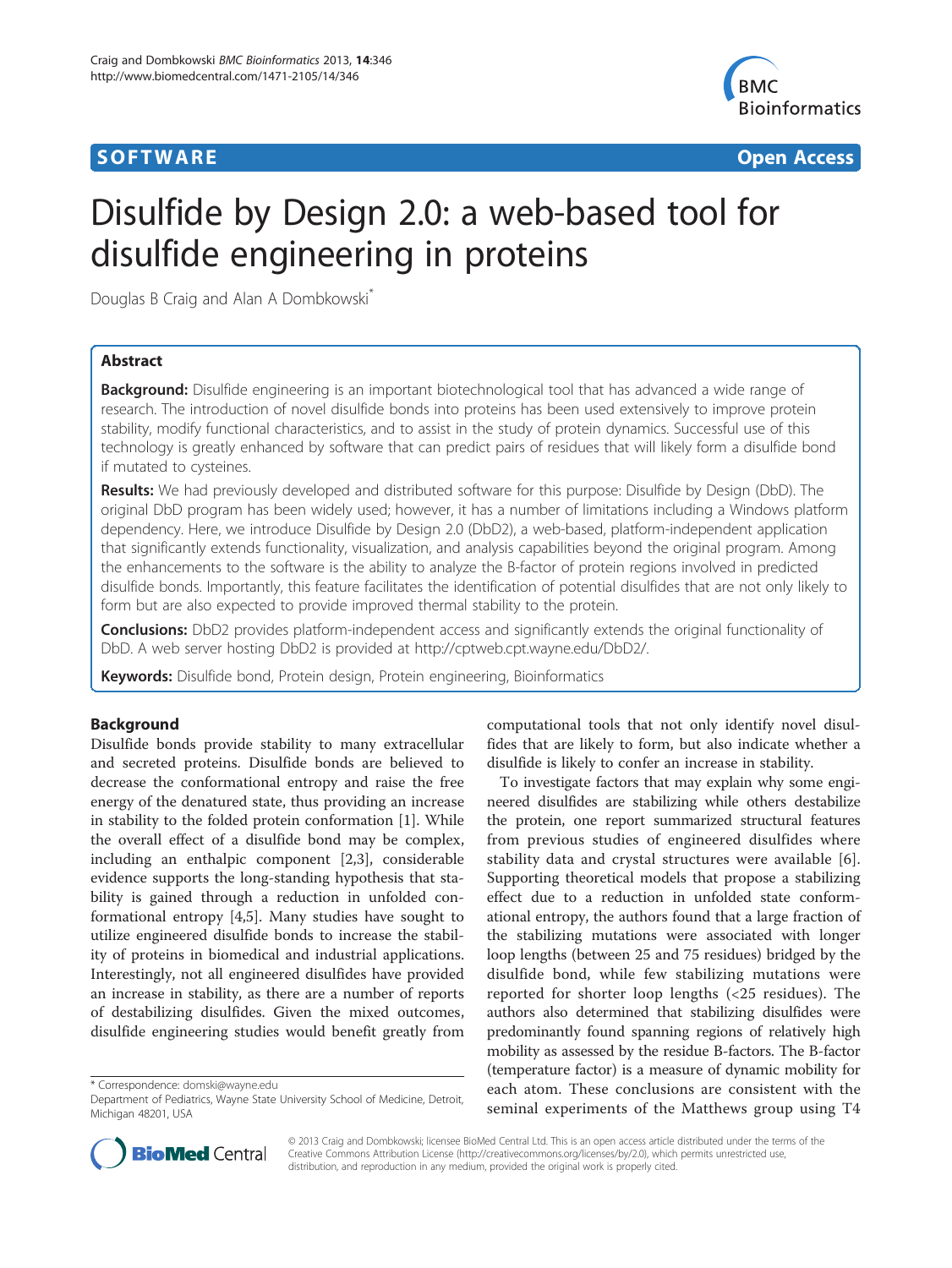lysozyme. Their disulfide engineering experiments more than 20 years ago found that large loop lengths and high B-factors are conducive to stabilizing disulfide bonds [[7](#page-6-0)]. A recent study utilized B-factors to help select potential mutations for disulfide engineering with the goal of increasing the thermal stability of Candida antarctica lipase B, a widely used industrial enzyme [[8](#page-6-0)]. From a lengthy list of potential mutations predicted by two disulfide engineering algorithms, the authors further ranked the candidate disulfide bonds using the B-factors of the residue pair associated with each bond. For each potential disulfide, the B-factors for the associated pair of residues were summed and the candidate disulfides ranked accordingly, from highest mobility to lowest. The four candidate disulfides having the greatest B-factor were selected for mutation and subsequent thermal stability analysis, along with one lower ranked candidate. The disulfide bond that provided the greatest improvement in thermal stability was the candidate having the highest B-factor. The authors found that the change in thermal stability associated with each novel disulfide bond was correlated to the change in mobility of the mutated residue pair. Other recent studies support the rationale of improving thermal stability of proteins by disulfide bonding of regions having high flexibility [[9,10](#page-6-0)]. Given the cumulative evidence demonstrating high mobility regions as favorable to engineered disulfides that improve thermal stability, we have added features in DbD2 that enable B-factor analysis of protein regions involved in candidate disulfide bonds.

The design of novel disulfide bonds in a protein involves the use of a structural model to identify residue pairs that can be mutated to cysteines to form the novel bond. Although the selection of candidate pairs can sometimes be performed simply based on proximity alone, successful disulfide engineering is greatly facilitated by consideration of the strict geometric constraints necessary for the introduction of a disulfide. A number of computational methods have been developed for the prediction of protein sites suitable for disulfide formation, dating back to the work of Pabo and Suchanek [[11-14](#page-6-0)]. These methods generally follow a similar modeling paradigm based on bond geometry found in native disulfide bonds. Our original disulfide engineering algorithm, Disulfide by Design, utilized native geometry and was based on methods developed for protein fold recognition [\[15,16\]](#page-6-0). One advantage of our software is that it calculates an energy value for each candidate disulfide, thus providing a means to rank potential disulfide bonds. The original Disulfide by Design application has been downloaded over 1000 times and used in a wide variety of applications [\[17-21\]](#page-6-0). While it has proven very useful in numerous disulfide engineering projects, our original software has a number of limitations. The application was originally compiled with Windows-specific dependencies,

and it also requires local installation. Additionally, the software is limited in the size of proteins it can analyze (5000 residues), and it is unable to accommodate multiple structural models, for example those often associated with NMR structures. We have rewritten the original Windowsbased program to overcome these limitations and to implement additional enhancements. The redesigned program includes a number of important analysis features as described below. Disulfide by Design 2.0 is freely available for non-profit use at:<http://cptweb.cpt.wayne.edu/DbD2/>.

### Implementation

Disulfide by Design 2.0 re-implements the original design algorithm, adds numerous enhancements, and provides a web-based interface. The application can be accessed through any web-browser, and is therefore platformindependent. This implementation also ensures that updates, improvements, and bug-fixes are immediately available to the user without the need to reinstall application software on their computer. A complete history of software version updates is maintained online as part of the web application. In addition to all the functionality found in the standalone version, the new web-based version significantly improves and extends both functionality and visualization.

While still allowing protein structure files to be loaded from the local desktop, DbD2 now provides direct import of files from the Protein Data Bank (PDB) simply by specifying the PDB identifier. There is a security limit of 2 MB imposed on the size of local files which may be uploaded to the server, but there is no size limit for files retrieved directly from the PDB website. As with the previous version, there are several user adjustable parameters regarding the stringency of disulfide bond geometric requirements, and the application generates a list of candidate residue pairs meeting the specified geometric constraints. Structures are analyzed incrementally with a percent-complete estimate displayed during analysis. For PDB files containing multiple models (e.g., those generated by NMR), the user is now given a list of all available models from which to choose from, overcoming a limitation of the original software. Analysis can be performed on one selected model at a time, results can be saved between runs, and 3D visualization across models is possible. Disulfide by Design 2.0 now includes the ability to visualize protein models and potential bond sites in both two and three dimensions. Once loaded, a detailed graphic schematic of the protein secondary structure is available to the user.

The application now includes four tabbed pages: file information, analysis, 2° structure, and 3-D view. The file information tab provides a summary of structural information and a scrollable page of the entire PDB file. The analysis tab displays the residue pairs that meet the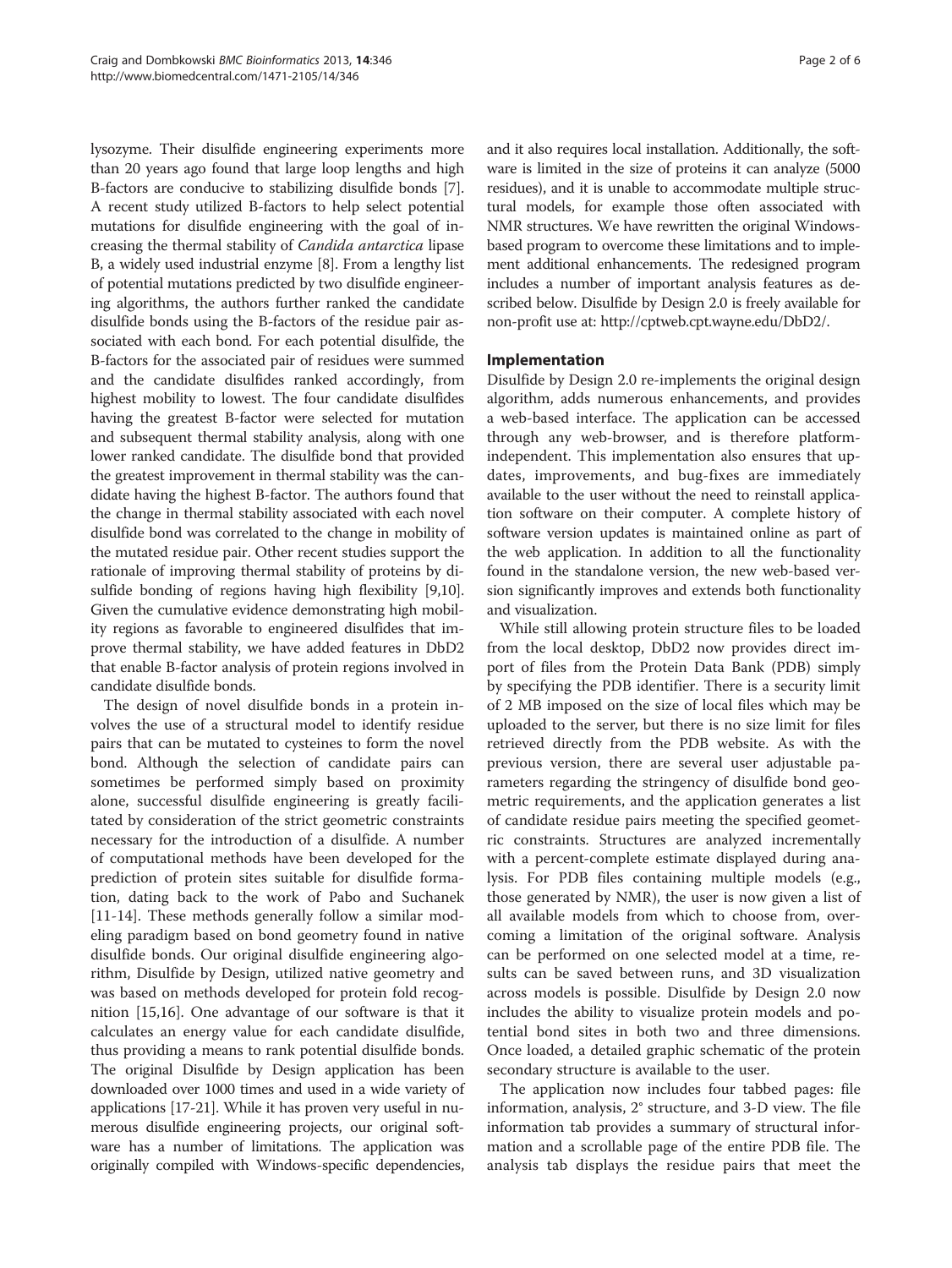geometric requirements for disulfide bond formation if mutated to cysteines (Additional file [1](#page-6-0): Figure S1). The disulfide bond energy and B-factor are listed for each potential disulfide. The B-factor is calculated for each residue pair by summing the values for the two residues, each representing the average B-factor of the backbone and β-carbon atoms. The range and mean B-factor are displayed on the file information tab. These values are provided as guidance when selecting potential disulfides based on B-factors. The analysis output can be sorted on any field, allowing for quick ranking of candidate disulfides. Any number of potential disulfides can be selected via check boxes for subsequent analysis on the 2° structure and 3-D view tabs. The 2° structure tab is entirely new to DbD2 (Additional file [2:](#page-6-0) Figure S2). It provides a linear representation of the protein secondary structure and flags the locations associated with potential and selected disulfides identified on the analysis tab. Below the secondary structure representation a linear colorimetric bar spans the length of the protein chain, and the color at each residue position represents the B-factor value. The displayed B-factor color is normalized to the minimum and maximum values found in the given protein, with red indicating a high B-factor (high mobility) and blue representing a low value. The color scale is normalized to 512 discrete values between the minimum and maximum B-factor values for all residues in the protein. Each residue B-factor is color coded on a 256-step blue scale for the lower half and on a 256-step red scale for the upper half. This feature allows the user to easily assess the relative B-factor for locations of potential disulfides. Moving the mouse over individual residue positions provides the raw B-factor value derived from the PDB file, residue identity, and detailed secondary structure information. Additionally, predicted disulfide connectivity is provided for the residue. Additional file [2](#page-6-0): Figure S2 shows an example from PDB structure 1TCA, where mouse-over of residue 308 reveals predicted disulfide bonding to residue 162.

The new 3-D view tab provides a fully integrated molecular viewer with dual windows, enabling the simultaneous display of native and mutant protein structures (Additional file [3:](#page-6-0) Figure S3). We utilized the opensource Jmol molecular viewer (<http://www.jmol.org/>), which offers extensive options for viewing and structural manipulation. Disulfide bonds selected on the analysis tab followed by a click on the "create/view mutant" button are displayed in the mutant structure panel. Convenience buttons are provided for toggling between cartoon and wireframe renderings as well as for hiding/showing disulfides. The wild type and mutant structures can be rotated, magnified, and manipulated independently. Additionally, a very helpful feature in DbD2 facilitates comparison of the two structures. The orientation and perspective of either

view is instantly copied to the other view by simply pressing the "copy orientation" button. If multiple models are available in a single PDB file, then it becomes possible to view and compare two different models side-by-side.

Other enhancements include: the ability to save all results in standard comma-separated (CSV) format for use in standard spreadsheet programs, and the ability to export mutant PDB files for subsequent use in molecular dynamics simulations or import to other molecular modeling packages. We have also updated our energy function to reflect torsion angles observed in a large number of native disulfide bonds. Our original energy minima, as defined in equations 1–4 of [\[15](#page-6-0)], were based on values published in an early survey of native disulfide bonds [\[22\]](#page-6-0). That study utilized 351 disulfide bonds found in 131 protein structures, and a distribution of  $\chi_3$ torsion angles observed in the survey set revealed peaks at  $-80$  and  $+100$  degrees. The  $\chi_3$  torsion angle is defined by rotation of the two  $C_\beta$  atoms about the  $S_\gamma$ - $S_\gamma$  bond. In this work we analyzed disulfide geometric characteristics in an expanded set of PDB structures and found slightly different values. Using 1505 native disulfide bonds in 331 non-homologous proteins, we observed  $\chi_3$  peaks at −87 and +97 degrees (Figure 1). We have updated our energy function to provide  $\chi_3$  torsion angle minima at these values, replacing equation (3) of [\[15](#page-6-0)] with  $E(\chi_3) = 4.0$  $[1 - cos(1.957[\chi_3 + 87])]$ , where  $\chi_3$  is in degrees. Figure [2](#page-4-0) shows the distribution of energy values in the 1505 native disulfide bonds using our updated function. We found that 90% of native disulfides have an energy value less than

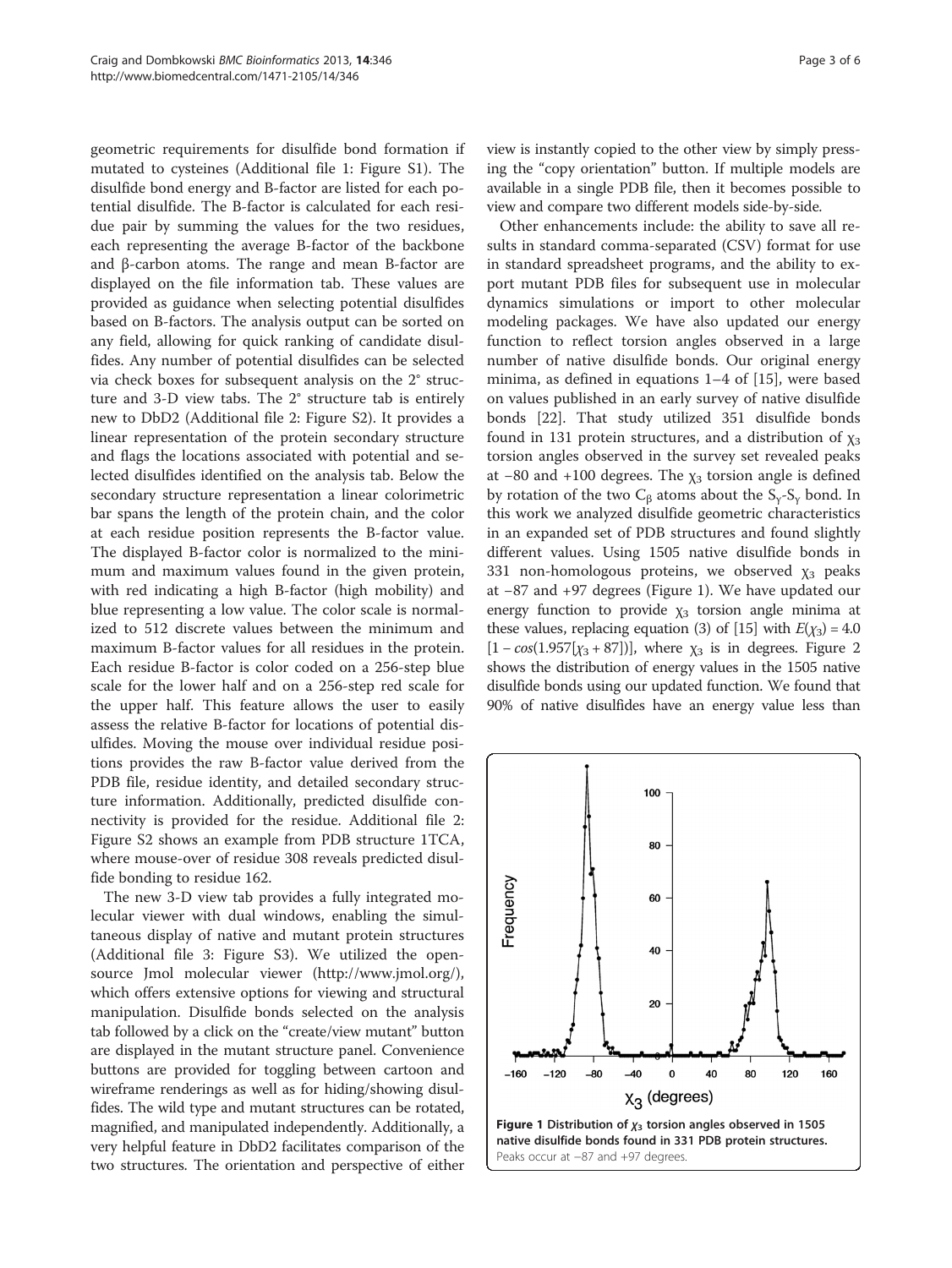<span id="page-4-0"></span>

2.2 kcal/mol. This value provides a convenient guideline when considering potential disulfide bonds with DbD2. The energy parameter provides a relative value that can be compared between candidate disulfides to identify potential bonds that best conform to native disulfide geometry.

#### Results and discussion

Validation of DbD2 was performed with a blind test, predicting potential disulfide bonds in the aforementioned 331 non-homologous PDB structures. These structures were selected with the criteria of: 1) having at least one disulfide bond; 2) less than 50% sequence identity; and 3) structural resolution ≤2.0 angstroms. We did not split our set of proteins into independent training and test sets because: 1) the DbD2 algorithm uses only the coordinates of the backbone and  $C_\beta$  carbon atoms for bond predictions; therefore, the side chain identities and locations of native disulfides were hidden in the test; and 2) it is preferable to use the largest possible set of disulfides for training the model as evidenced by the energy function improvements implemented in this release based on the expanded training set. DbD2 was used with default settings to predict suitable locations for disulfide bonds. Of the 1505 native disulfide locations, the algorithm correctly predicted 1479 (98%) as appropriate for disulfide formation. Of the 1479, chirality of the  $\chi_3$  torsion angle was correctly predicted in 1418 (96%) of the bonds. In these cases, a very strong linear correlation is observed between the predicted and true  $\chi_3$  angles, with an  $\mathbb{R}^2$  value of 0.995 (Figure [3](#page-5-0)). Furthermore, the modeled positions of the sulfur atoms involved in the predicted disulfide

bonds were exceptionally accurate. The median distance of the predicted sulfur location from the actual location found in the PDB structure was 0.08 angstroms.

The results tab provides the ability to sort potential disulfides using any of the displayed parameters by simply clicking on the column header. We investigated parameter ranking methods to assist the user in selecting disulfides expected to stabilize a protein. We utilized the same set of engineered disulfides previously summarized in Table I of Dani et al. that were categorized as either stabilizing or destabilizing based on experimental evidence [[6\]](#page-6-0). We used DbD2 to perform predictions for each of the engineered disulfide locations using the wild type structure. The DbD2 algorithm did not predict approximately half of the engineered disulfides, primarily because they exceeded the allowed bond angles or lengths of the model. This result is similar to that reported by Dani et al. with the MODIP algorithm. For the disulfides with successful predictions we compared the DbD2 energy and ΣB-factor parameters between stabilizing and destabilizing disulfides. We found no significant difference in energy value between the two categories (data not shown). However, the ΣB-factor was considerably higher for the stabilizing disulfides as compared to destabilizing bonds, with mean values of 31.6 and 16.5 respectively (Figure [4\)](#page-5-0). The statistical significance calculated with the Mann–Whitney U test (two tailed) was  $P = 0.066$ . Dani et al. had also reported that engineered disulfides that increase stability are associated with protein regions having higher B-factors. We found that ranking by the ΣB-factor alone is a better predictor of stabilization than when using a score derived from a combination of equally weighted energy and B-factors ranks. It is important to note that B-factors vary widely between protein structures due to the refinement procedure, resolution, and crystal contacts [[23](#page-6-0)-[25\]](#page-6-0). Therefore, when considering potential stabilizing disulfides it is preferable to compare residue B-factors relative to the target protein structure. The colorimetric B-factor scale available in the secondary structure tab of DbD2 is intended to facilitate this analysis.

Another structural property previously associated with the stabilizing effect of engineered disulfides is residue depth. It was reported that stabilizing disulfides are preferentially located close to the protein surface [[6\]](#page-6-0). However, the observation that both B-factor and residue depth are determinants of the stability imparted by a disulfide bond likely reflects the dependency between residue burial and residue flexibility. An early study of 110 protein structures found a bimodal distribution of normalized B-factors [\[23](#page-6-0)]. The low B-factor peak reflected buried residues, while the high B-factor peak was associated with surface exposed residues. More recent reports have also reported a correlation between flexibility (B-factor) and residue depth [\[24](#page-6-0)]. One study found a strong linear correlation between the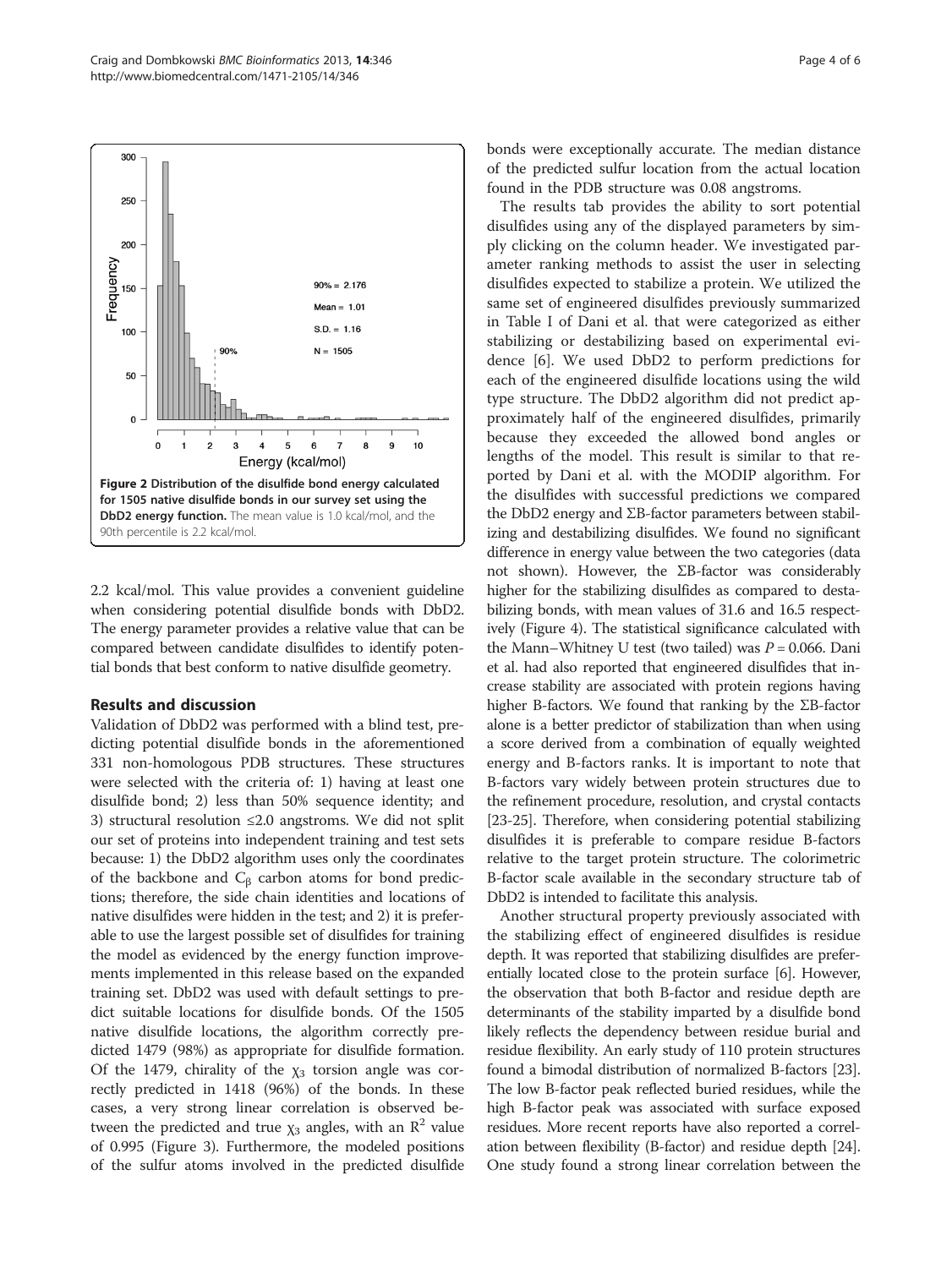<span id="page-5-0"></span>



and destabilizing engineered disulfide bonds. The native structures associated with engineered disulfides previously reported as stabilizing (S) or destabilizing (D), based on experimental evidence, were analyzed with DbD2. The mean B-factor for residues involved in stabilizing disulfide bonds was 31.6 compared with 16.5 for those involved in destabilizing bonds,  $P = 0.066$ .

normalized B-value and the distance of the residue from the protein surface [[25](#page-6-0)]. To avoid using correlated parameters in predicting the stabilizing effect of a disulfide bond we focused on the term that directly reflects flexibility (i.e., B-factor).

The above results highlight the difference between engineered disulfides that are likely to form and those expected to improve stability. For the former group, we believe that the energy value provides the preferable method to rank putative disulfides as it reflects how well the modeled bond conforms to known disulfide geometry. The effect of a given disulfide on the overall stability of a protein appears to be dependent on multiple factors. Based on previous reports we have implemented B-factor analysis in DbD2 to assist in the identification of potential disulfides that may confer an improvement in stability. As demonstrated by Le et al., a reasonable strategy for the identification of novel disulfides that improve thermal stability is to first identify putative disulfides that have energy values consistent with native disulfides (Figure [2\)](#page-4-0) and then rank the candidates by the ΣB-factor parameter [[8](#page-6-0)]. As we expand our understanding of the biophysical properties that dictate the effect of a disulfide on the stability of a protein we will be able to improve predictive algorithms. Recent reports suggest that a range of factors, including kinetic effects, warrant consideration [[26](#page-6-0)].

## Conclusions

In this work we have updated and enhanced our previous Windows-based program, Disulfide by Design, to create a